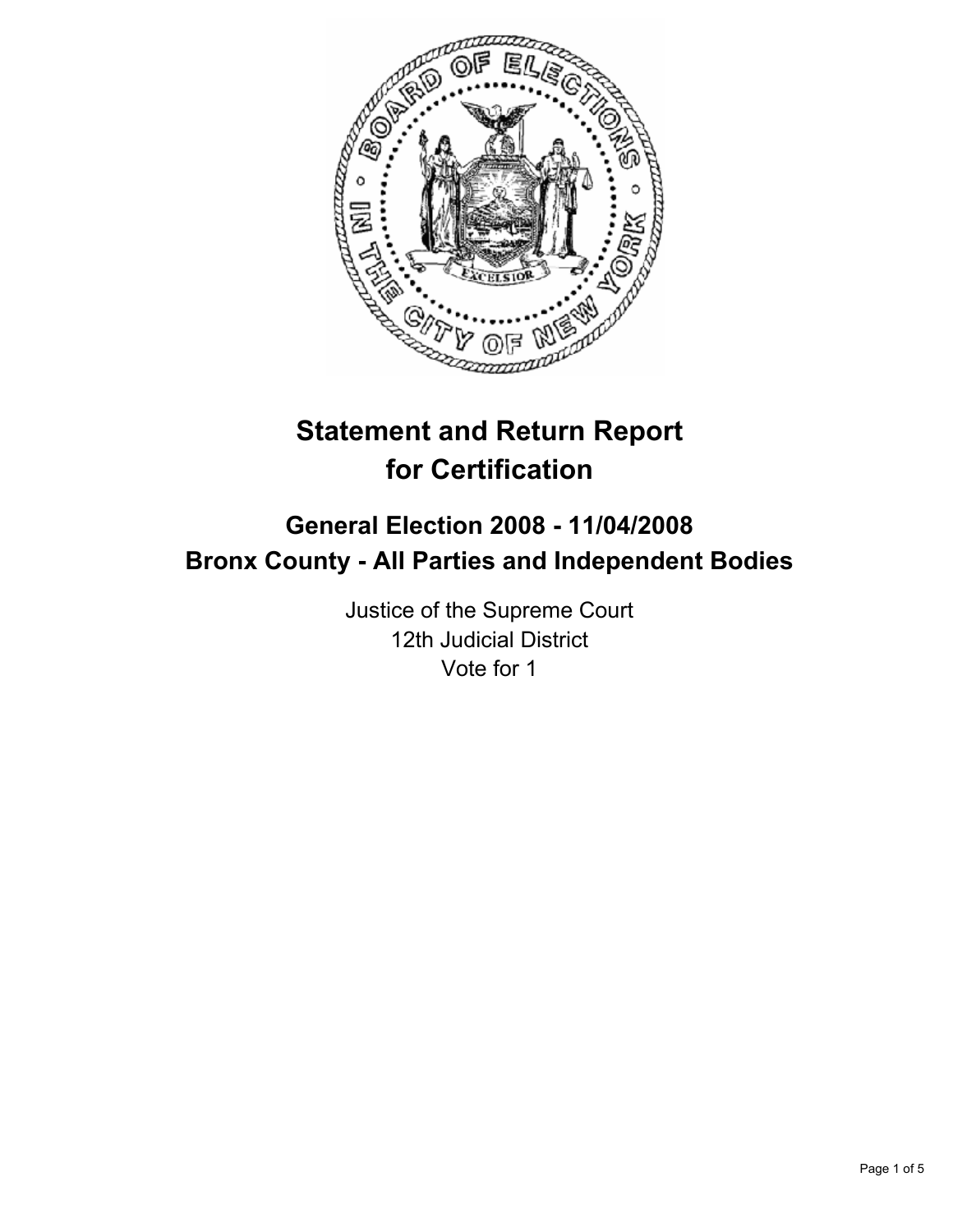

## **Assembly District 76**

| PUBLIC COUNTER                      | 34,121 |
|-------------------------------------|--------|
| <b>EMERGENCY</b>                    | 1,139  |
| ABSENTEE/MILITARY                   | 570    |
| <b>AFFIDAVIT</b>                    | 1,908  |
| <b>Total Ballots</b>                | 37,825 |
| ALEXANDER W HUNTER JR. (DEMOCRATIC) | 25,361 |
| RAPHAEL E SAVINO (REPUBLICAN)       | 1,940  |
| RAPHAEL E SAVINO (CONSERVATIVE)     | 272    |
| <b>Total Votes</b>                  | 27,573 |
| Unrecorded                          | 10.252 |

## **Assembly District 77**

| <b>PUBLIC COUNTER</b>               | 29,297 |
|-------------------------------------|--------|
| <b>EMERGENCY</b>                    | 555    |
| ABSENTEE/MILITARY                   | 552    |
| AFFIDAVIT                           | 1,998  |
| <b>Total Ballots</b>                | 32,480 |
| ALEXANDER W HUNTER JR. (DEMOCRATIC) | 23,141 |
| RAPHAEL E SAVINO (REPUBLICAN)       | 791    |
| RAPHAEL E SAVINO (CONSERVATIVE)     | 127    |
| <b>Total Votes</b>                  | 24,059 |
| Unrecorded                          | 8.421  |

#### **Assembly District 78**

| PUBLIC COUNTER                      | 24,852 |
|-------------------------------------|--------|
| <b>EMERGENCY</b>                    | 123    |
| ABSENTEE/MILITARY                   | 512    |
| AFFIDAVIT                           | 1,678  |
| <b>Total Ballots</b>                | 27,286 |
| ALEXANDER W HUNTER JR. (DEMOCRATIC) | 18,044 |
| RAPHAEL E SAVINO (REPUBLICAN)       | 1,557  |
| RAPHAEL E SAVINO (CONSERVATIVE)     | 212    |
| <b>Total Votes</b>                  | 19,813 |
| Unrecorded                          | 7,473  |

#### **Assembly District 79**

| PUBLIC COUNTER                      | 34,618 |
|-------------------------------------|--------|
| <b>EMERGENCY</b>                    | 171    |
| ABSENTEE/MILITARY                   | 521    |
| <b>AFFIDAVIT</b>                    | 2,047  |
| <b>Total Ballots</b>                | 37,432 |
| ALEXANDER W HUNTER JR. (DEMOCRATIC) | 25,202 |
| RAPHAEL E SAVINO (REPUBLICAN)       | 912    |
| RAPHAEL E SAVINO (CONSERVATIVE)     | 190    |
| NUADA (WRITE-IN)                    |        |
| <b>Total Votes</b>                  | 26,305 |
| Unrecorded                          | 11.127 |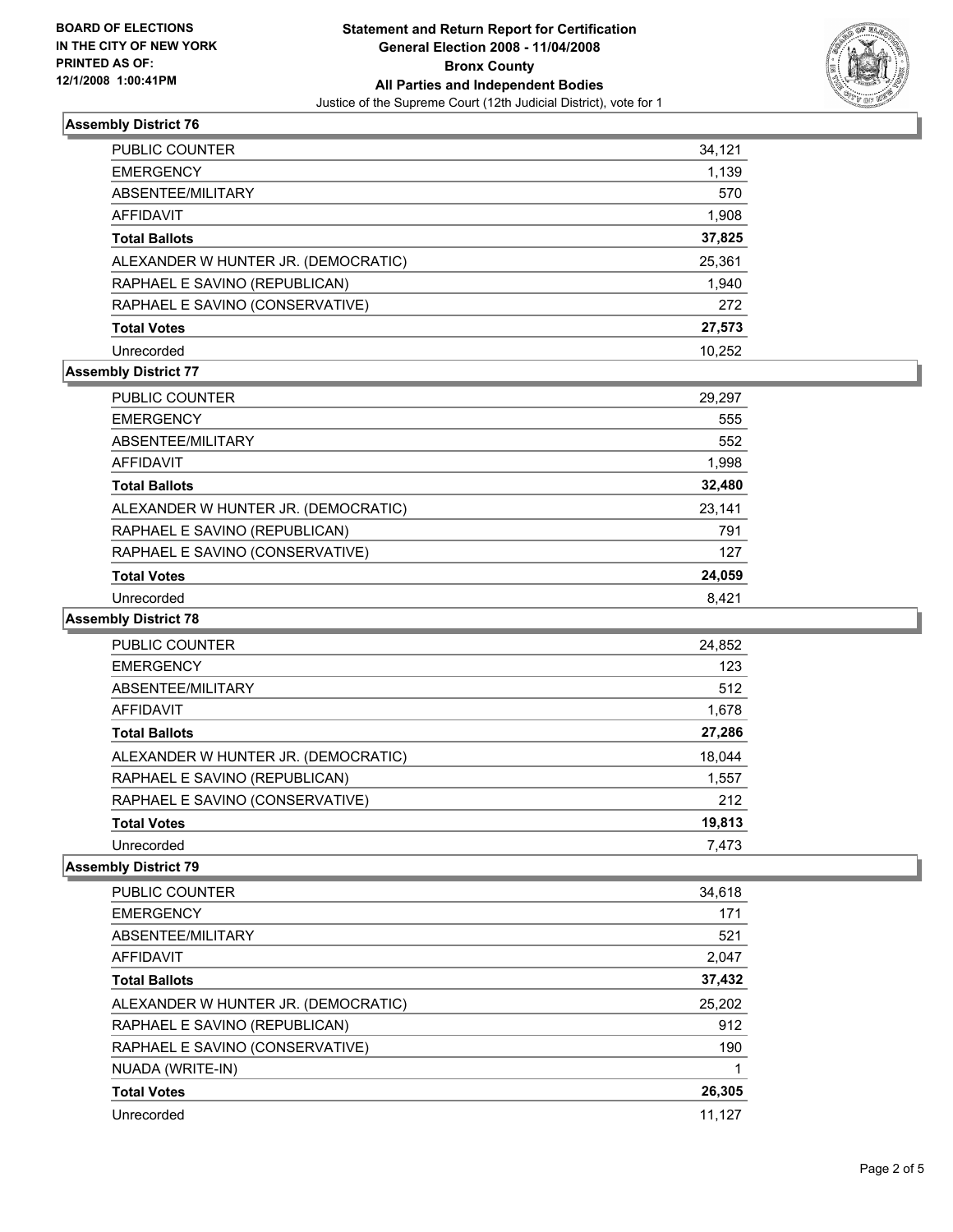

## **Assembly District 80**

| <b>PUBLIC COUNTER</b>               | 30,969 |
|-------------------------------------|--------|
| <b>EMERGENCY</b>                    | 329    |
| ABSENTEE/MILITARY                   | 822    |
| AFFIDAVIT                           | 1,668  |
| <b>Total Ballots</b>                | 33,946 |
| ALEXANDER W HUNTER JR. (DEMOCRATIC) | 19,718 |
| RAPHAEL E SAVINO (REPUBLICAN)       | 5,220  |
| RAPHAEL E SAVINO (CONSERVATIVE)     | 643    |
| MICHAEL JACKSON (WRITE-IN)          |        |
| <b>Total Votes</b>                  | 25,582 |
| Unrecorded                          | 8.364  |

## **Assembly District 81**

| PUBLIC COUNTER                      | 36,584 |
|-------------------------------------|--------|
| <b>EMERGENCY</b>                    | 985    |
| ABSENTEE/MILITARY                   | 1,497  |
| AFFIDAVIT                           | 1,620  |
| <b>Total Ballots</b>                | 41,144 |
| ALEXANDER W HUNTER JR. (DEMOCRATIC) | 25,756 |
| RAPHAEL E SAVINO (REPUBLICAN)       | 5,295  |
| RAPHAEL E SAVINO (CONSERVATIVE)     | 744    |
| <b>JESSE VENTURA (WRITE-IN)</b>     |        |
| <b>Total Votes</b>                  | 31,796 |
| Unrecorded                          | 9.348  |

#### **Assembly District 82**

| <b>PUBLIC COUNTER</b>               | 41,822 |
|-------------------------------------|--------|
| <b>EMERGENCY</b>                    | 435    |
| ABSENTEE/MILITARY                   | 1,289  |
| AFFIDAVIT                           | 1,489  |
| <b>Total Ballots</b>                | 45,180 |
| ALEXANDER W HUNTER JR. (DEMOCRATIC) | 25,714 |
| RAPHAEL E SAVINO (REPUBLICAN)       | 7,353  |
| RAPHAEL E SAVINO (CONSERVATIVE)     | 992    |
| ALLISON OLDAK (WRITE-IN)            |        |
| <b>Total Votes</b>                  | 34,060 |
| Unrecorded                          | 11.120 |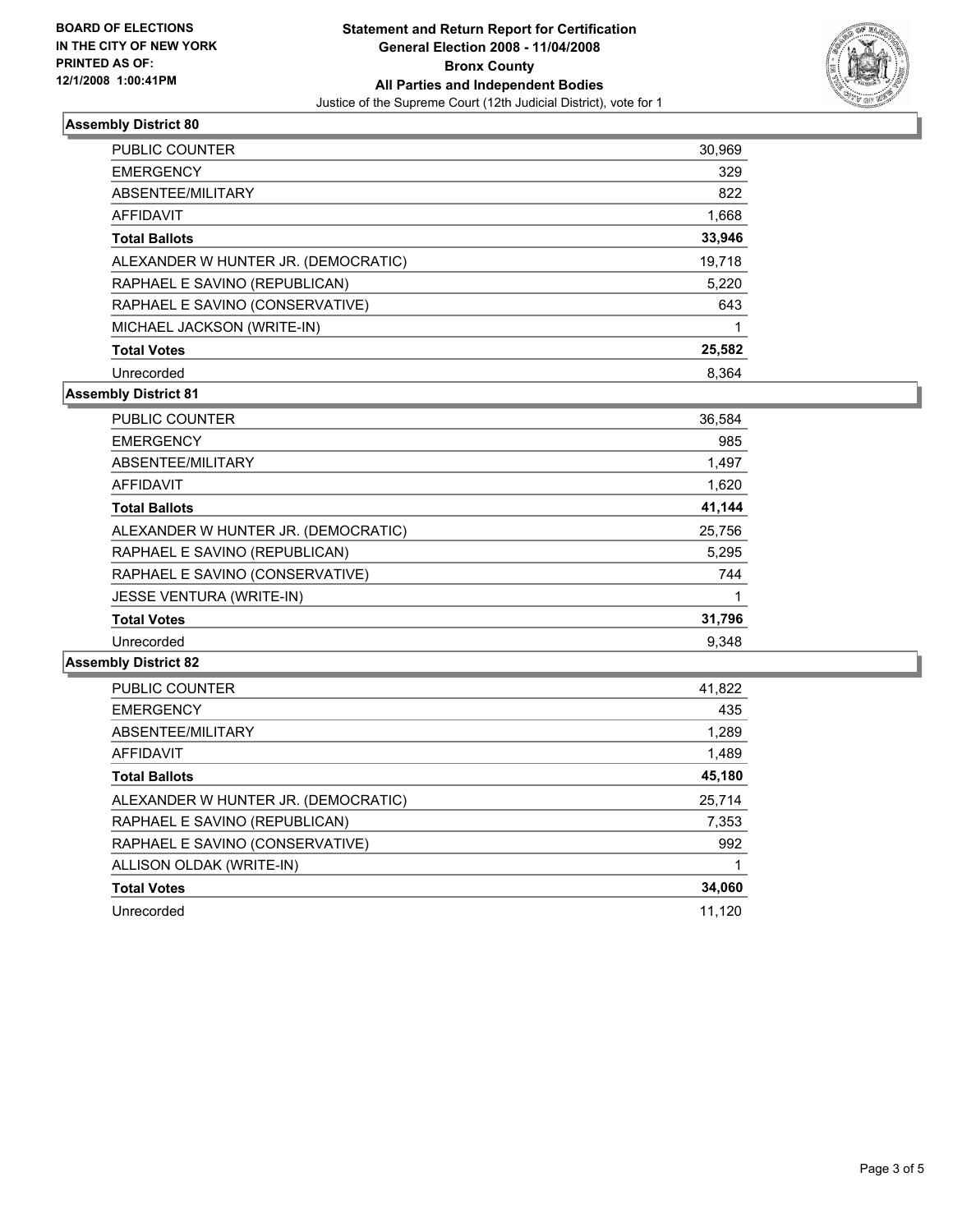

## **Assembly District 83**

| <b>PUBLIC COUNTER</b>               | 35,690 |
|-------------------------------------|--------|
| <b>EMERGENCY</b>                    | 375    |
| ABSENTEE/MILITARY                   | 890    |
| AFFIDAVIT                           | 1,677  |
| <b>Total Ballots</b>                | 38,731 |
| ALEXANDER W HUNTER JR. (DEMOCRATIC) | 29,850 |
| RAPHAEL E SAVINO (REPUBLICAN)       | 975    |
| RAPHAEL E SAVINO (CONSERVATIVE)     | 117    |
| CATHERINE MCENNA (WRITE-IN)         |        |
| <b>Total Votes</b>                  | 30,943 |
| Unrecorded                          | 7.788  |

## **Assembly District 84**

| <b>PUBLIC COUNTER</b>               | 30,754 |
|-------------------------------------|--------|
| <b>EMERGENCY</b>                    | 188    |
| ABSENTEE/MILITARY                   | 310    |
| AFFIDAVIT                           | 1,762  |
| <b>Total Ballots</b>                | 33,087 |
| ALEXANDER W HUNTER JR. (DEMOCRATIC) | 21,688 |
| RAPHAEL E SAVINO (REPUBLICAN)       | 1,005  |
| RAPHAEL E SAVINO (CONSERVATIVE)     | 195    |
| BESSIE HUNTER (WRITE-IN)            |        |
| <b>Total Votes</b>                  | 22,889 |
| Unrecorded                          | 10.198 |

#### **Assembly District 85**

| PUBLIC COUNTER                      | 29,223 |  |
|-------------------------------------|--------|--|
| <b>EMERGENCY</b>                    | 124    |  |
| ABSENTEE/MILITARY                   | 420    |  |
| <b>AFFIDAVIT</b>                    | 1,800  |  |
| <b>Total Ballots</b>                | 31,633 |  |
| ALEXANDER W HUNTER JR. (DEMOCRATIC) | 21,365 |  |
| RAPHAEL E SAVINO (REPUBLICAN)       | 1,045  |  |
| RAPHAEL E SAVINO (CONSERVATIVE)     | 169    |  |
| <b>Total Votes</b>                  | 22,579 |  |
| Unrecorded                          | 9.054  |  |

#### **Assembly District 86**

| PUBLIC COUNTER                      | 24,384 |
|-------------------------------------|--------|
| <b>EMERGENCY</b>                    | 252    |
| ABSENTEE/MILITARY                   | 342    |
| AFFIDAVIT                           | 1,606  |
| <b>Total Ballots</b>                | 26,653 |
| ALEXANDER W HUNTER JR. (DEMOCRATIC) | 18,349 |
| RAPHAEL E SAVINO (REPUBLICAN)       | 842    |
| RAPHAEL E SAVINO (CONSERVATIVE)     | 143    |
| <b>Total Votes</b>                  | 19,334 |
| Unrecorded                          | 7.319  |